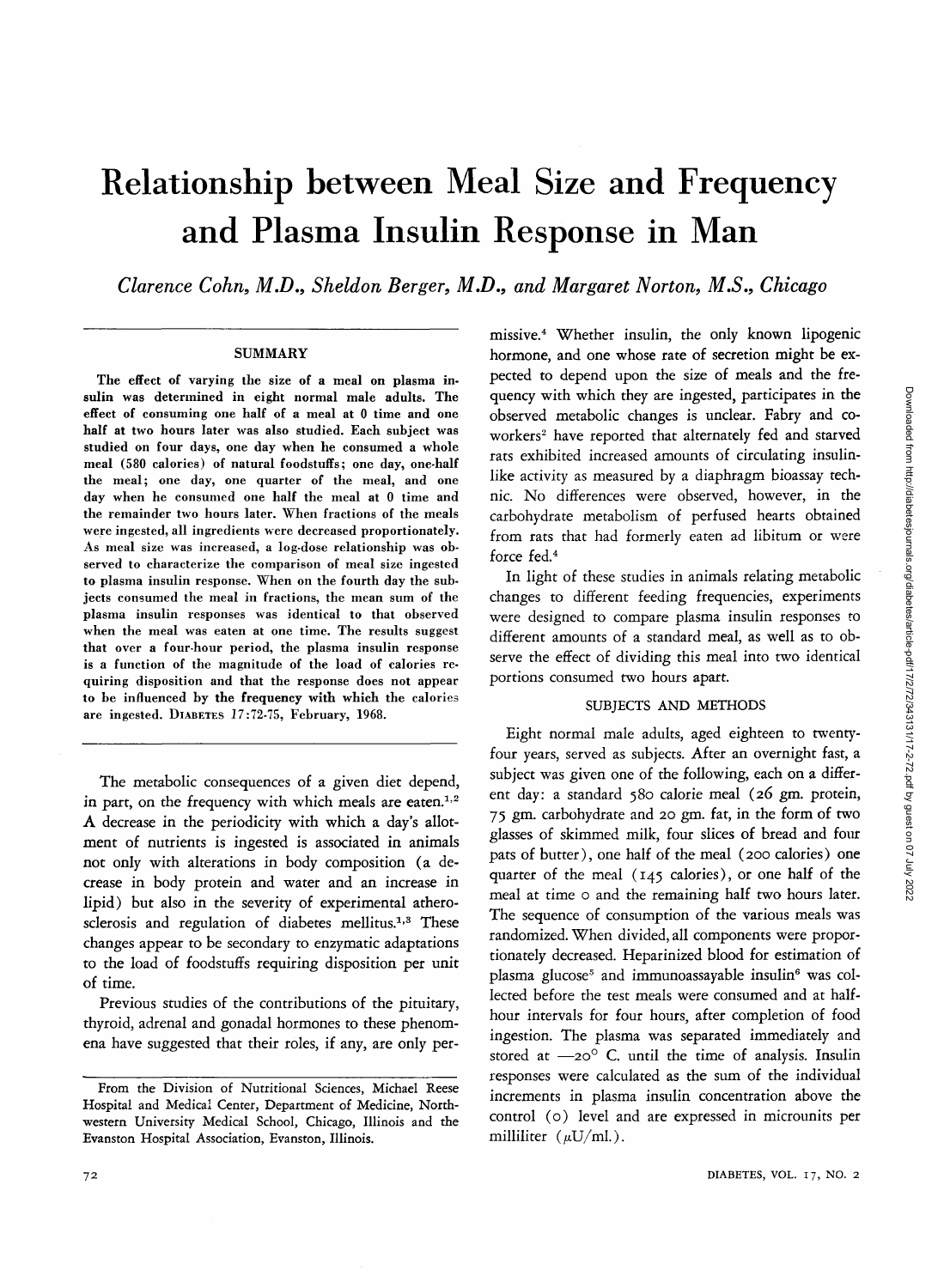## **RESULTS**

The average responses of plasma insulin and sugar to the different size meals are given in table i. The plot of the insulin responses versus meal size conformed to a log-dose relationship and is shown in figure I. As the quantity of foodstuffs eaten, presumably absorbed and assimilated, was increased, there was an apparent increase in insulin secretion. Although no significant difference between the plasma insulin response to the one-quarter meal and one-half meal was observed  $(t = 1.67, p$  $\equiv$   $>$  0.1), there was a significant difference between the results of the one-half meal and the whole meal  $(t = 2.23, p = 6.05)$  and between the one-quarter meal and the whole meal  $(t = 4.65, p = 6.005)$ . An analysis of variance of the data yielded an F value of 3.86 and a p value of  $\lt$  0.05 for 21 degrees of freedom.

The data in table 2 indicate that similar mean plasma insulin responses occurred when a 580 calorie meal was consumed at one time or as two equal portions two hours apart. Furthermore, it may be noted (table 1) that the mean plasma insulin levels returned to their control values four hours after the first ingestion of the meal, irrespective of whether it was all consumed at once or in divided portions. Under the latter conditions, plasma insulin concentrations attained fasting levels within two hours after the second portion of food had been eaten (table 2).

#### DISCUSSION

The findings demonstrate that as the quantity of mixed foodstuffs in a meal is increased, there are concomitant increases in the levels of plasma insulin which



**FIG. I. Comparison of plasma insulin responses to quantity of calories ingested. The whole meal (580 calories) consisted of 26 gm. protein, 75 gm. carbohydrates and 20 gm. fat. When the caloric intake was reduced in amount, all constituents of the meal were decreased proportionately.**

are proportional to the logarithm of the number of calories ingested. Since the insulin response conforms to a log-dose relationship, this observation lends additional

**TABLE 1** Effect of meal size and feeding frequency on plasma glucose and immunoassayable insulin levels\*

| Meal size†<br>Time (minutes)    | $\frac{1}{4}$ of meal | $\frac{1}{2}$ of meal | Whole meal     | $\frac{1}{2}$ meal at time 0<br>$\frac{1}{2}$ meal at 120 minutes |  |
|---------------------------------|-----------------------|-----------------------|----------------|-------------------------------------------------------------------|--|
| after ingestion<br>of nutrients | Plasma levels of      |                       |                |                                                                   |  |
|                                 | Glucose               | Insulin               | Glucose        | Glucose                                                           |  |
|                                 | Insulin               | Glucose               | Insulin        | Insulin                                                           |  |
| Fasting                         | $16.3 + 2.6$          | $17.3 \pm 2.6$        | $19.6 + 2.5$   | $95 + 3.7$                                                        |  |
|                                 | $103 + 7.0$           | $98 \pm 6.4$          | $101 + 5.7$    | $17.6 \pm 2.8$                                                    |  |
| 30                              | $43.3 + 4.1$          | $43.6 + 5.8$          | $54.9 + 3.5$   | $46.8 \pm 5.8$                                                    |  |
|                                 | $114 + 7.0$           | $108 \pm 6.4$         | $102 + 5.8$    | $111 + 5.5$                                                       |  |
| 60                              | $27.3 + 2.9$          | $37.6 \pm 2.8$        | $46.0 + 4.9$   | $38.1 \pm 2.5$                                                    |  |
|                                 | $92 + 4.7$            | $104 \pm 2.0$         | $95 + 4.0$     | $91 + 9.2$                                                        |  |
| 90                              | $96 + 5.3$            | $25.5 + 2.9$          | $98 + 3.3$     | $85 + 7.6$                                                        |  |
|                                 | $-24.5 \pm 2.8$       | $100 \pm 5.4$         | $37.6 \pm 3.9$ | $28.4 + 2.4$                                                      |  |
| 120                             | $20.1 \pm 1.9$        | $26.1 + 4.8$          | $37.6 + 3.2$   | $94 + 9.3$                                                        |  |
|                                 | $89 + 5.1$            | $102 + 15.0$          | $93 + 2.3$     | $27.1 \pm 3.9$                                                    |  |
| 150                             | $20.8 + 1.7$          | $97 + 8.5$            | $97 + 3.4$     | $95 + 9.3$                                                        |  |
|                                 | $91 + 5.4$            | $24.9 + 3.4$          | $29.3 + 3.6$   | $41.0 + 5.1$                                                      |  |
| 180                             | $19.1 + 1.3$          | $21.4 + 2.7$          | $25.5 + 3.4$   | $87 + 4.7$                                                        |  |
|                                 | $95 + 4.7$            | $86 + 4.3$            | $97 + 3.9$     | $34.8 + 4.3$                                                      |  |
| 210                             | $19.8 + 1.5$          | $21.1 + 4.3$          | $100 + 8.9$    | $87 + 5.9$                                                        |  |
|                                 | $95 + 4.7$            | $107 + 15.9$          | $26.1 + 2.9$   | $26.3 + 3.1$                                                      |  |
| 240                             | $16.0 + 2.2$          | $17.2 + 2.0$          | $19.8 + 3.0$   | $17.4 \pm 3.3$                                                    |  |
|                                 | $95 + 4.7$            | $95 \pm 5.3$          | $98 + 6.6$     | $94 + 9.6$                                                        |  |

\*The results are the mean,  $\pm$  S.E. in mg./100 ml. and  $\mu$ U./ml., respectively.<br>†The entire meal consisted of 26 gm. protein, 75 gm. carbohydrate and 20 gm. fat. When divided, all components were reduced proportionately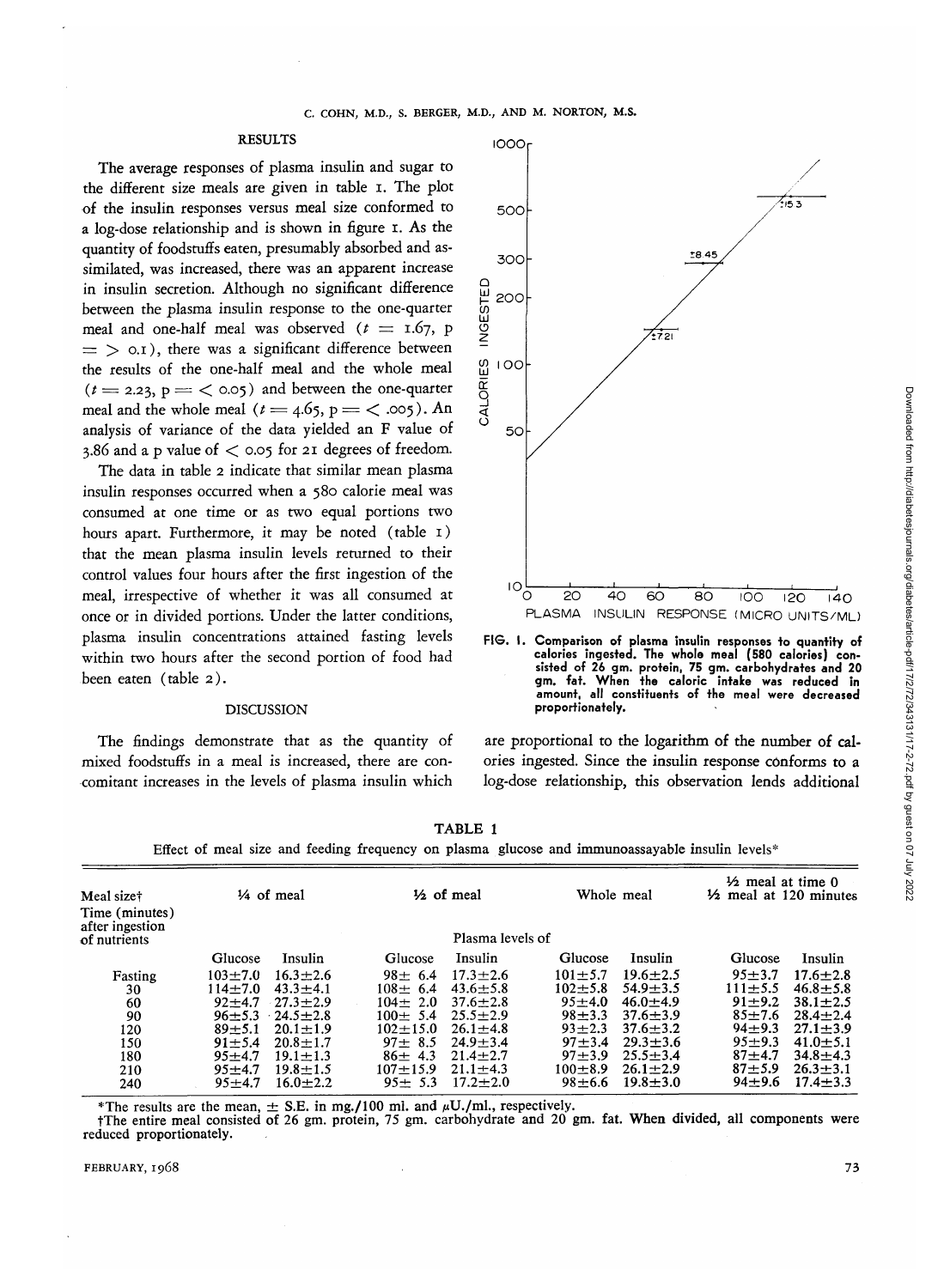credence to the validity of the data. No significant difference in plasma insulin response was found between the 145 and 290 calorie meals, but this may be attributed to either the relatively small number of subjects studied, the large standard error of the mean insulin responses, to the relatively small difference between the size (stimulus) of these meals or to a combination of all factors. However, when the data from all three meals were subject to analysis of variance, the distribution of the results was significant to better than 5 per cent.

In contrast to the increase in insulin concentrations, when meal size was increased, no corresponding change was observed in plasma glucose levels (table 2).

When a comparison is made of the insulin response to the whole meal and to the divided meal, the results suggest that the quantity of insulin that is released after the consumption of a meal, under the conditions employed, is independent of the rate at which the food is eaten. A difference in feeding frequency likewise was not associated with any significant modification of the plasma glucose responses.

Previous studies have examined plasma insulin responses to the various foodstuffs utilizing either "pure" foods or artificial combinations of dietary ingredients.<sup>7-10</sup> Hence it is difficult to compare the insulin responses observed in the present study with those reported by others.

The relatively normal amounts and distribution of administered nutrients used in this investigation were associated with rather small changes in insulin and glucose levels. Since insulin levels increased in spite of un-

TABLE 2 Manner of food ingestion and plasma insulin response\*

|                                      | Entire meal at<br>time 0                                                               | $\frac{1}{2}$ meal at time 0<br>$\frac{1}{2}$ meal at 120 minutes |  |  |
|--------------------------------------|----------------------------------------------------------------------------------------|-------------------------------------------------------------------|--|--|
| Subject                              |                                                                                        | Plasma insulin responset $(\mu U./ml.)$                           |  |  |
| K<br>N<br>W<br>R<br>T<br>н<br>S<br>C | 175<br>130<br>82<br>158<br>77<br>161<br>104<br>62<br>Mean response <sup>†</sup><br>119 | 116<br>149<br>128<br>173<br>65<br>109<br>94<br>117<br>119         |  |  |
| S.E.                                 | $+15.3$                                                                                | $+11.6$                                                           |  |  |

\*The entire meal consisted of 26 gm. protein, 75 gm. carbohydrate and 20 gm. fat. When divided, all components

 $\ddot{\text{r}}$ Calculated as the sum of the increments in plasma in-<br>sulin concentrations above the fasting level.<br> $\ddot{\text{r}}$ Paired comparison of the values yielded p value of 0.03.

changing glucose levels, the principal stimulus for insulin secretion in the present subjects may not have been glucose. The absence of a significant elevation in plasma glucose concentrations after food is not unusual.11

The use of plasma insulin responses to infer changes in the rate of insulin secretion is based on the observations of Yalow et al.<sup>12</sup> that insulin disappears from plasma at a constant rate in vivo, independent of concentration. Hence, increases in plasma insulin responses may be assumed to reflect an increased rate of insulin release into the circulation. Several methods 13,14 were used to estimate plasma insulin responses and all indicated that larger meals evoke a greater response than small ones and that the same number of calories eaten in divided portions results in an insulin secretion similar to that observed after ingestion of the entire amount at once.

## ACKNOWLEDGMENT

This research was supported in part by the following grants from the National Institutes of Health: AM-00193, AM-05686 and HE-05528, and by a grant from the Thomas J. Lipton Foundation.

We wish to thank Mrs. Betty Rutschmann, Mrs. Louisea Bell and Mrs. Dorothy Joseph for technical assistance.

## REFERENCES

<sup>1</sup> Cohn, C.: Meal-eating, nibbling and body metabolism. J.<br>Amer. Diet. Assoc. 38:433-36, 1961.<br><sup>2</sup> February B. Petresek, B. Kuislama E. and Uklasher. P.

Fabry, P., Petrasek, R., Kujalova, E., and Holeckova, E.: Adaptace na zmeney prijen potravy. Statni zdravotnicke naklad atelstvi. Prague, 1962.

3 Cohn, C.: Feeding patterns and some aspects of cholesterol metabolism. Fed. Proc. 23:76-81, 1964. <sup>4</sup>

<sup>4</sup> Cohn, C.: Neuroendocrine aspects of feeding behaviour and obesity. Assoc. for Research in Nervous and Mental Disease. Baltimore, Williams & Wilkens, Vol. 43, 1966, p. 212.

5 Nelson, N.: A photometric adaptation of the Somogyi method for the determination of glucose. J. Biol. Chem. 153: 375-80, 1944.

6 Morgan, C. R., and Lazarow, A.: Immunoassay of insulin: two antibody system. Diabetes 12:115-26, 1963.

 Berger, S., and Vongaraya, N.: Insulin response to ingested protein in diabetes. Diabetes 15:303-06, 1966.

 Floyd, J. C, Jr., Fajans, S. S., Conn, J. W., Knopf, R. F., and Rull, J.: Insulin secretion in response to protein ingestion. J. Clin. Invest. 45:1479-1502, 1966.

<sup>9</sup> Rabinowitz, D., Merimee, T. J., Maffezzoli, R., and Burgess, J. A.: Patterns of hormonal release after glucose, protein, and glucose plus protein. Lancet 2:454-57, 1966.

10 Estrich, D., Ravnik, A., Schlierf, G., Fukayama, G., and Kinsell, L.: Effects of co-ingestion of fat and protein upon carbohydrate-induced hyperglycemia. Diabetes 16:232-37, 1967.